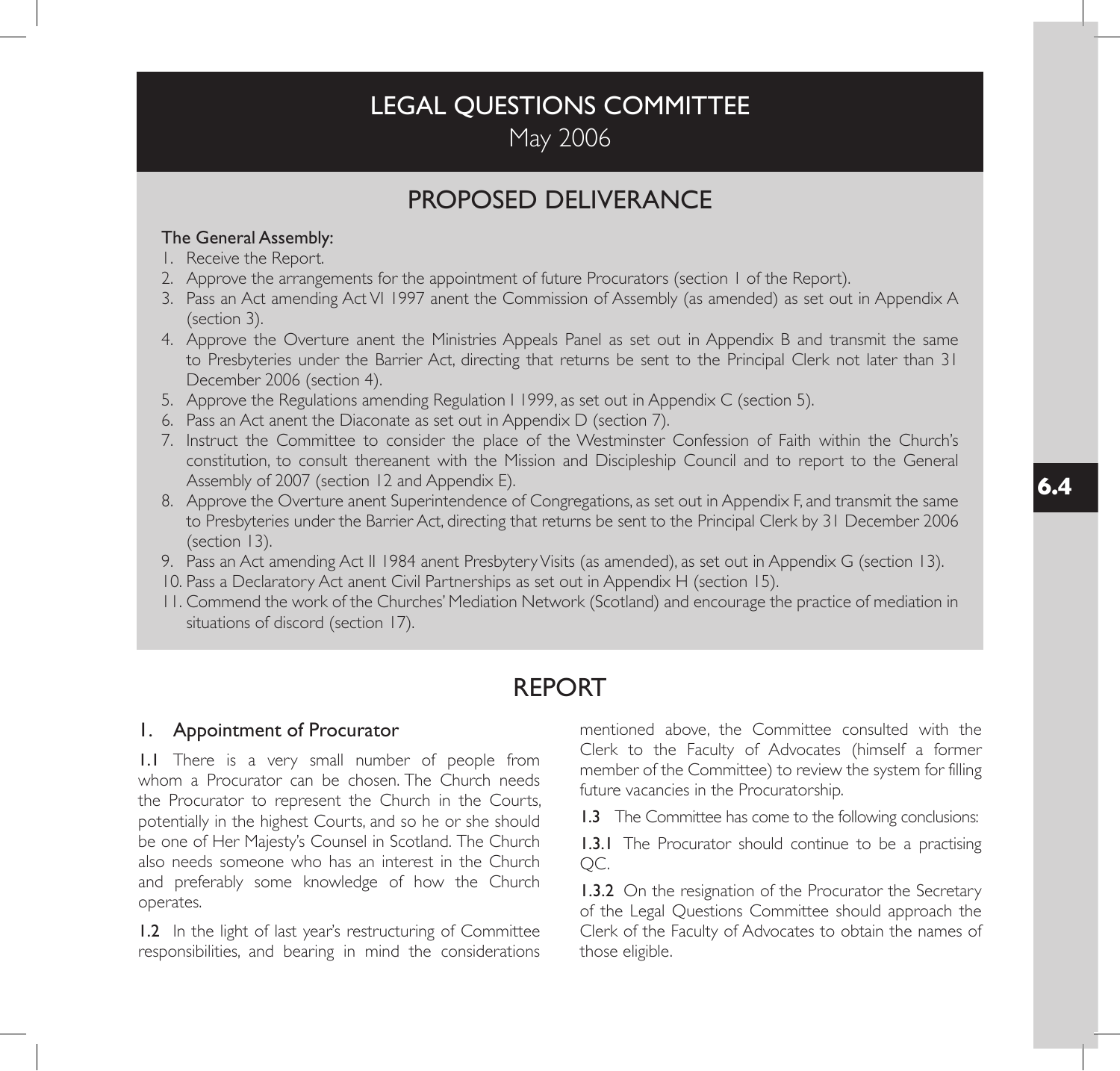1.3.3 Advice should be sought informally (as now) from the outgoing Procurator, and any former holders of the office, on the suitability or otherwise of any of those named.

1.3.4 An ad hoc Committee of the Conveners of the Legal Questions and Assembly Arrangements Committees, the Principal Clerk (whom failing the Depute Clerk), the Solicitor to the Church and a member of the General Trustees (not a member of staff) should meet to decide who should be approached. The Legal Questions Committee Convener should be the Convener of this Committee. Thereafter the Committee should meet with the person suggested, and a recommendation should be made to the General Assembly under the Legal Questions Committee Report.

### 2. Youth Representatives' Vote

The Committee received a suggestion that consideration should be given to giving the vote to those Youth Representatives who happened to be elders. This topic largely repeated queries discussed in previous years by the Board of Practice and Procedure. On grounds of fairness and with concerns about possible ageism, the Committee did not believe any change should be made to Standing Orders, pointing out that elders under 25 years of age were eligible for commissioning by their Presbyteries.

## 3. Commission of Assembly – Committee on Overtures and Cases

Recently the Committee on Overtures and Cases has applied the Standing Orders of the General Assembly to the hearing of appeals by the Commission of Assembly. The Legal Questions Committee believes the practice is a correct interpretation of the procedures of the Assembly, but that it is desirable to have it enshrined in the legislation governing the Commission, for the avoidance of all doubt. An amending Act to achieve this is set out in Appendix A.

### 4. Commission of Assembly – Ministries Appeals Panel

4.1 The Committee has reviewed the operation of the

Commission of Assembly in terms of Act VI 1997. The removal of many Appeals, Dissents and Complaints, and Petitions from the forum of the General Assembly has been a success. Cases can be heard at different times of year, removing much of the element of delay that previously existed; the preparatory processes under the Act allow a more focused scrutiny of the facts of each case; and the separation of Assembly and Commission meetings permits a more leisured consideration of each case in an environment unpressured by other kinds of business. The Committee felt that the Commission retains the principal benefit of the old system, that the hearing of cases is in the hands of a nationally-representative body.

4.2 However, in recent years there have arisen from time to time appeals by individuals against decisions of the Board of Ministry (now the Ministries Council) in the context of recruitment, selection and training for the ministry, and admission of ministers to status within the Church of Scotland. Two kinds of problems exist in taking such appeals to the Commission of Assembly. First, these are often highly delicate decisions involving personal and confidential information, and they do not happily belong to a large judicial body. Second, the constant development and consolidation of training for the different forms of ministry (Full-time, Auxiliary, Diaconate, Readership) in the new Council has left an element of inconsistency in the appeal provisions applicable to the different categories, as these appear (or in some cases do not clearly appear) in the legislation of the Church.

4.3 The Committee, supported by the Ministries Council, proposes a new appeals body ('Ministries Appeal Panel') to hear ministries appeals by individuals. A Panel of five, appointed not by or from the Council but separately by the General Assembly, will have the same extent of powers and responsibilities as the Commission of Assembly. It will be the single and final place of resort for all appeals of this type, as specified in the various Acts that regulate the work of the Council in this field. The sole exception to this is the retention of Committee reviews of Assessment Conference decisions, which will provide an earlier point of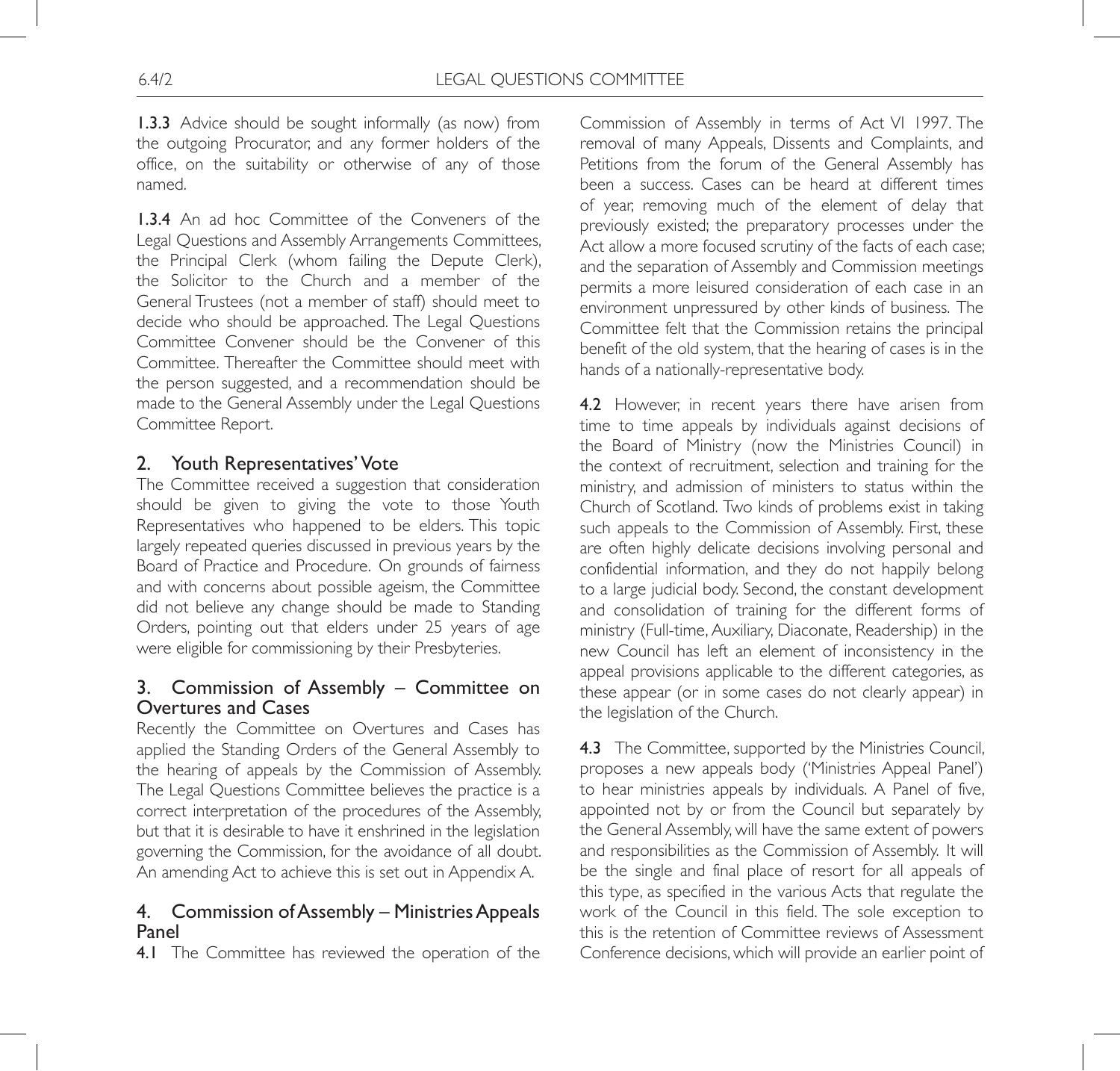review before the case goes to the Ministries Appeal Panel. But in all cases the Panel will replace the Commission where the decision has been taken by the Ministries Council or a Committee established by it.

4.4 For the avoidance of doubt, the new provision will make clear that decisions taken against decisions made solely by a Presbytery should still be heard by the Commission. In other words, appeals against a decision of a Court of the Church will continue to belong to the Commission of Assembly.

4.5 An Overture setting out these proposals is to be found at Appendix B.

### 5. Committee to Nominate the Moderator

At the request of the Committee to Nominate the Moderator (because it does not bring a Deliverance to the General Assembly) the Legal Questions Committee brings a proposed amendment to the Regulations governing the nomination of the Moderator. The current Regulations provide that at the first of the Committee's two meetings no individual names are to be discussed. However in recent years, members of the Committee have clearly found it helpful to discuss individuals, and have had to do so outwith the plenary session of the Committee meeting in order to keep within the letter of the Regulations. This year's Committee felt that this artifice could be avoided if the restriction were removed from the Regulations, and an amendment to effect this is set out in Appendix C.

### 6. Report of Inspection of Records Committee

6.1 A sub-committee of the Legal Questions Committee inspected the minutes of the Committees of the General Assembly, covering the period of February 2005 to February 2006. That period included the point of transition from the old structure of Boards and Committees to the current structure of Councils and Committees, and therefore the process of inspection was more complicated than usual with old and new records to be examined.

6.2 For the avoidance of doubt, future inspections will relate to all seven Councils, and those Committees under the Support and Services Council which report separately to the Assembly.

6.3 With so many changes of personnel and structures, the inspectors found that various issues had arisen relating to the proper keeping of minutes. Though all could be cured by the relevant staff, and appropriate comments were made to enable this, the Legal Questions Committee decided to circulate some guidance notes to all Secretaries to assist them in their important task of keeping good minutes.

## 7. Deacons and Presbytery Membership

7.1 Like ministers, many deacons occupy seats in Presbyteries as a result of having an appointment that so qualifies them in terms of Act III 2000. However, in the case of deacons, that Act is premised on such deacons always being appointed under the authority of a court or Committee of the Church. This year, some chaplains (especially in the health-care field) become employees of NHS Trusts and other organisations or bodies: while this does not affect the Presbytery membership of ministers, it has the effect of disqualifying deacons in this situation in a way not intended by the legislation.

7.2 In drafting a small amending measure to overcome this problem (see Appendix D) the Committee spotted two other slight anomalies in the legislation regulating the diaconate. One is an incorrect reference to admissions procedure, and the other is merely a duplication of provisions. The opportunity has been taken to have these corrected.

### 8. Deacons and Marriages

8.1 The General Assembly of 2004 passed an Act to authorise members of the Diaconate to conduct marriage services. In the case of most deacons in Scotland (except for one in a remote area, for whom special consent was obtained from the Registrar General) the Assembly's legislation could come into effect only once civil marriage law was changed by the Scottish Parliament.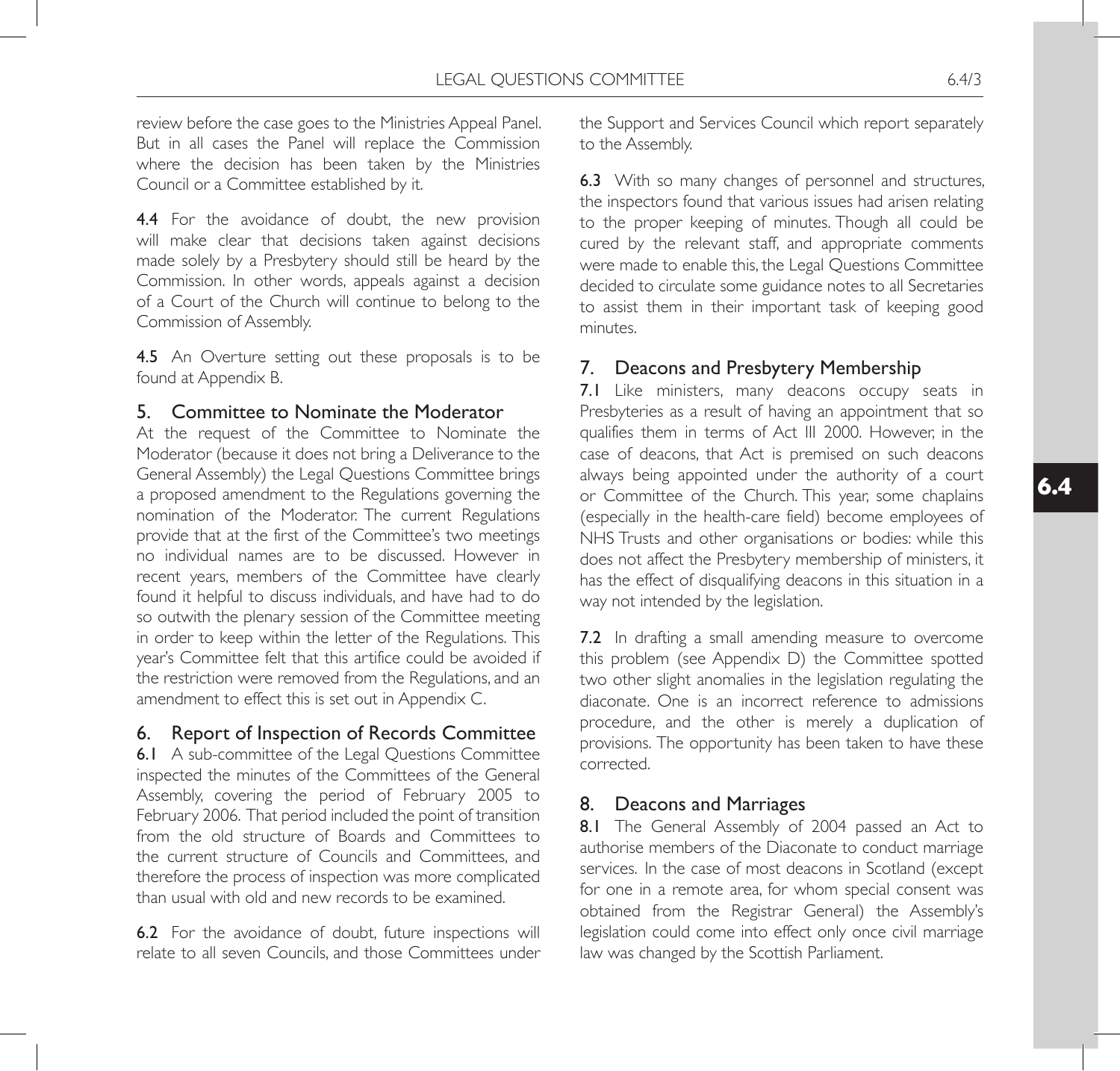8.2 For technical reasons beyond the control of the Registrar's office at the time of writing, the civil law change has yet to be made. The Committee is immensely grateful to the Registrar General, who has used his powers under the existing legislation to give special authority (which it is expected will be renewed annually if necessary) to all deacons to officiate at weddings; and this arrangement will continue pending the necessary change in secular legislation.

## 9. Readers as Members of Courts

9.1 Under the debate on the Report of the Board of Parish Education, the General Assembly of 2005 instructed the Legal Questions Committee *'to consider the possibility of readers as full members of Presbyteries and to report to a future General Assembly'.*

9.2 The Committee discussed the policy question at issue, and attempted to draft the sort of legislative measure that would be required. This exercise threw up some difficulties, arising from the fact that readers (unlike ministers and deacons) do not lose their status as serving elders upon being set apart as readers. They are eligible to belong, in other words, to one of the groups in which the governance of the Church already resides. A reader who is an elder may be commissioned to the Presbytery (or General Assembly), holding such an appointment by virtue of the decision and appointment of his or her Kirk Session (or Presbytery).

9.3 If readers who are elders are given membership of the superior courts *ex officio* as readers, they enjoy a privilege that does not belong to other elders, who may exercise an equally committed spiritual leadership in other roles. If readers who are *not* elders are given these privileges, it will override the Kirk Session's presumably reasoned decision not to ordain them as elders.

9.4 Because of the anomalies that might arise, and because of the precedent such a development might raise in the minds of other Church workers (paid and unpaid), the Committee did not feel that the policy case was strong

enough to bring a recommendation for change to this year's General Assembly.

## 10. Practising Certificates – Overseas Ministers

10.1 The Committee has considered a request from the Presbytery of Edinburgh for thought to be given to the question of granting Practising Certificates to ministers residing overseas. Some such ministers are outwith the effective supervision of any home Presbytery because they are out of touch or not personally known to most other members, but others in the same category keep close ties with the home Presbytery and can reasonably have a certificate renewed. The World Mission Council encourages membership of a local Presbyterian denomination where one exists, but not all overseas ministers can conveniently transfer to a suitable local church.

10.2 The Committee acknowledges that this is a difficult issue and believes that it has to be addressed by the responsible implementation of Act II 2000 by Presbyteries. Presbyteries have a discretion to exercise in this matter, and should grant a certificate only where there is a genuine need and where a meaningful assessment of the minister's good standing is possible.

# 11. Church Law Refresher Course

11.1 Probationers receive teaching in Church Law from the Depute Clerk, and are required to prove proficiency in their understanding of it. The same teaching is given to candidates for the Diaconate and the Auxiliary Ministry, and to ministers entering the ministry of the Church of Scotland from other denominations. It is difficult to keep that knowledge up-to-date, even with the most diligent attendance to General Assembly enactments and deliverances; and so the Committee offered to Presbyteries a half-day refresher course.

11.2 Singly or in neighbouring groups, about half of all Presbyteries have taken up the offer (a total so far of about 250 individuals attending), with Dr MacLean travelling to convenient locations arranged locally. Some seminars have received a general presentation of the material used with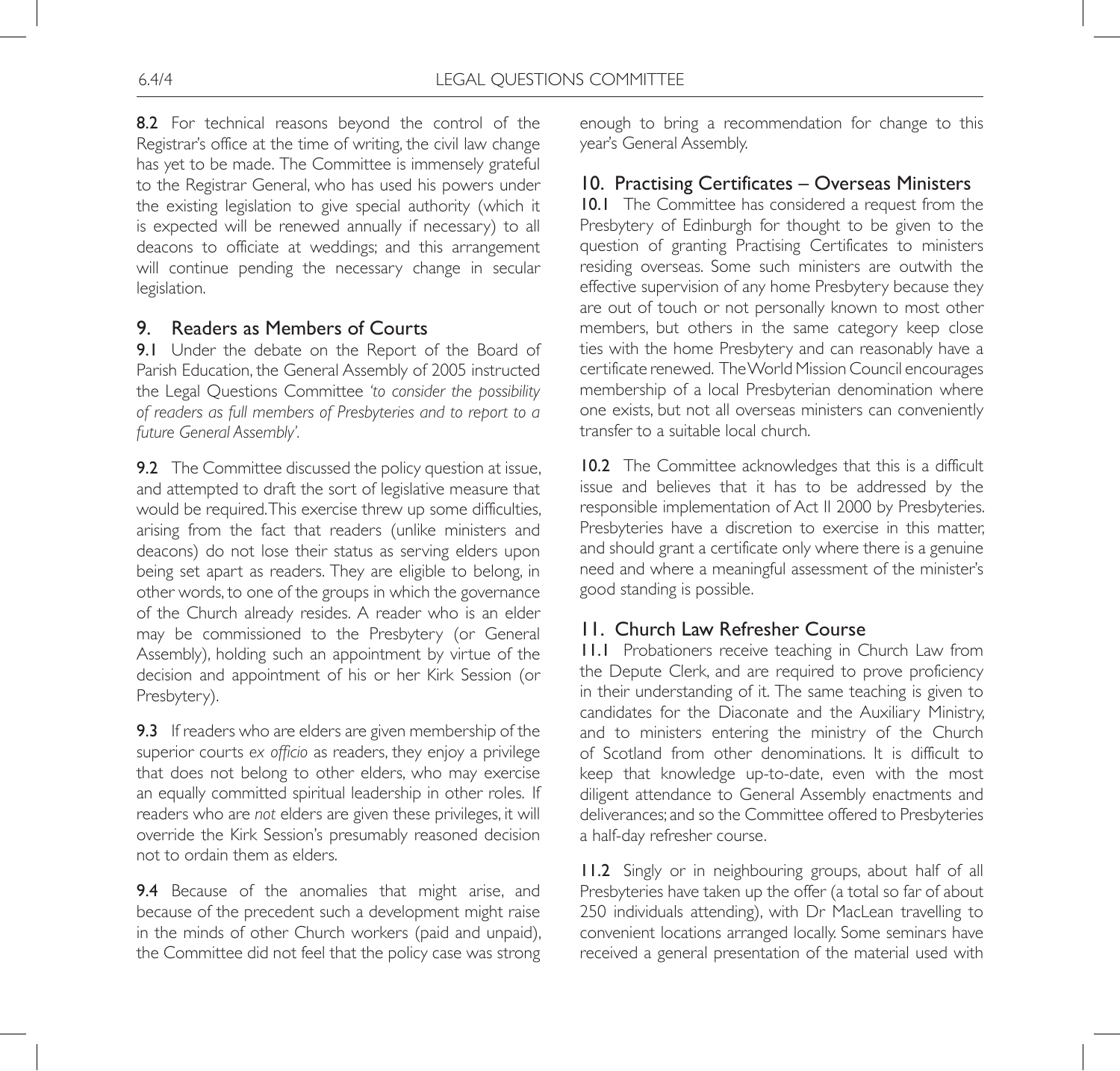probationers. Others have requested a particular focus on a difficult topic, for example vacancies or adjustment. The courses have been warmly received, and the Committee remains willing to keep the offer open.

### 12. Westminster Confession of Faith

12.1 The Westminster Confession of Faith is defined in the *Articles Declaratory of the Constitution of the Church of Scotland in Matters Spiritual* as the Church's "principal subordinate standard". First adopted by the General Assembly of 1647, and even then with a qualification concerning the power of the civil magistrate, the history of the Church's relationship with the Confession has not been without controversy over the intervening three and a half centuries. Adherence to the Confession is now qualified by various Declaratory Acts, most recently by the General Assembly of 1986 which dissociated the Church from its abusive anti-Catholic rhetoric, judged appropriate in the seventeenth century, but certainly not in the present day.

12.2 Between 1968 and 1974 the adequacy of the Confession for present day needs was considered in great depth and detail by the Panel on Doctrine as well as by Presbyteries and Kirk Sessions. Essentially, there were two related proposals before the Church. The first of these was to redefine the Church of Scotland's relationship with the Westminster Confession, acknowledging it no longer as "principal subordinate standard" but as "historic statement of the faith of the Reformed Church". The second proposal was that a new Statement of Faith, appropriate for the present day, should be drawn up.

12.3 The ensuing debate covered a range of constitutional and theological issues, with legal challenges to the Church's freedom to act in the way proposed, scepticism as to the ability of the Church to agree a form of words which could give adequate expression to its faith and anxiety over whether and how liberty of opinion would relate to such a form of words. Nevertheless, consensus to depart from the Confession of Faith as the principal subordinate standard did emerge and the agreement of two-thirds of Presbyteries in two successive years (the requirement for an amendment of the Articles Declaratory) was achieved along with the agreement of two successive General Assemblies. When, however, the matter came for final approval by the Assembly of 1974 a counter-motion prevailed by a majority of 292 to 238 and the matter was departed from until such time as a new Confession was accepted by the General Assembly. As anticipated by some, this was no easy task and was eventually abandoned in 1978. Eventually, in 1992 a more modest Statement of Faith was approved for use in worship and Christian education and this is available in *Common Order.*

12.4 The Committee raises this matter now from a constitutional perspective and does so out of a continuing concern that it is not satisfactory that a document so hedged about with declarations and qualifications, and in language barely accessible to church members, should continue to be referred to as a "principal subordinate standard", second only to the "supreme rule of faith and life" of "the Word of God contained in the Scriptures of the Old and New Testaments". It is evident that thirty years ago there was a strong consensus to adjust the Confession's constitutional status. It is equally evident that the insuperable obstacle then was the challenge, not so much of producing, but agreeing a new Confession.

12.5 It seems to the Committee that the issues of constitutional status and a new Confession of Faith are separable. The Committee recognises that the question of a new Confession is not something which lies within its remit and has, therefore, had a preliminary conversation with representatives of the Ministries and Discipleship Council with responsibility for doctrinal matters. It is the Committee's view that a redefining of the Confession's status amongst the Church's honoured texts is possible. A continuing affirmation of the Word of God contained in Scripture, and the Confession of Faith located in the ancient creeds as well as in the Scots and Westminster Confessions, would provide an adequate constitutional framework, leaving open the option of drawing up and adopting a new Confession in the future. The First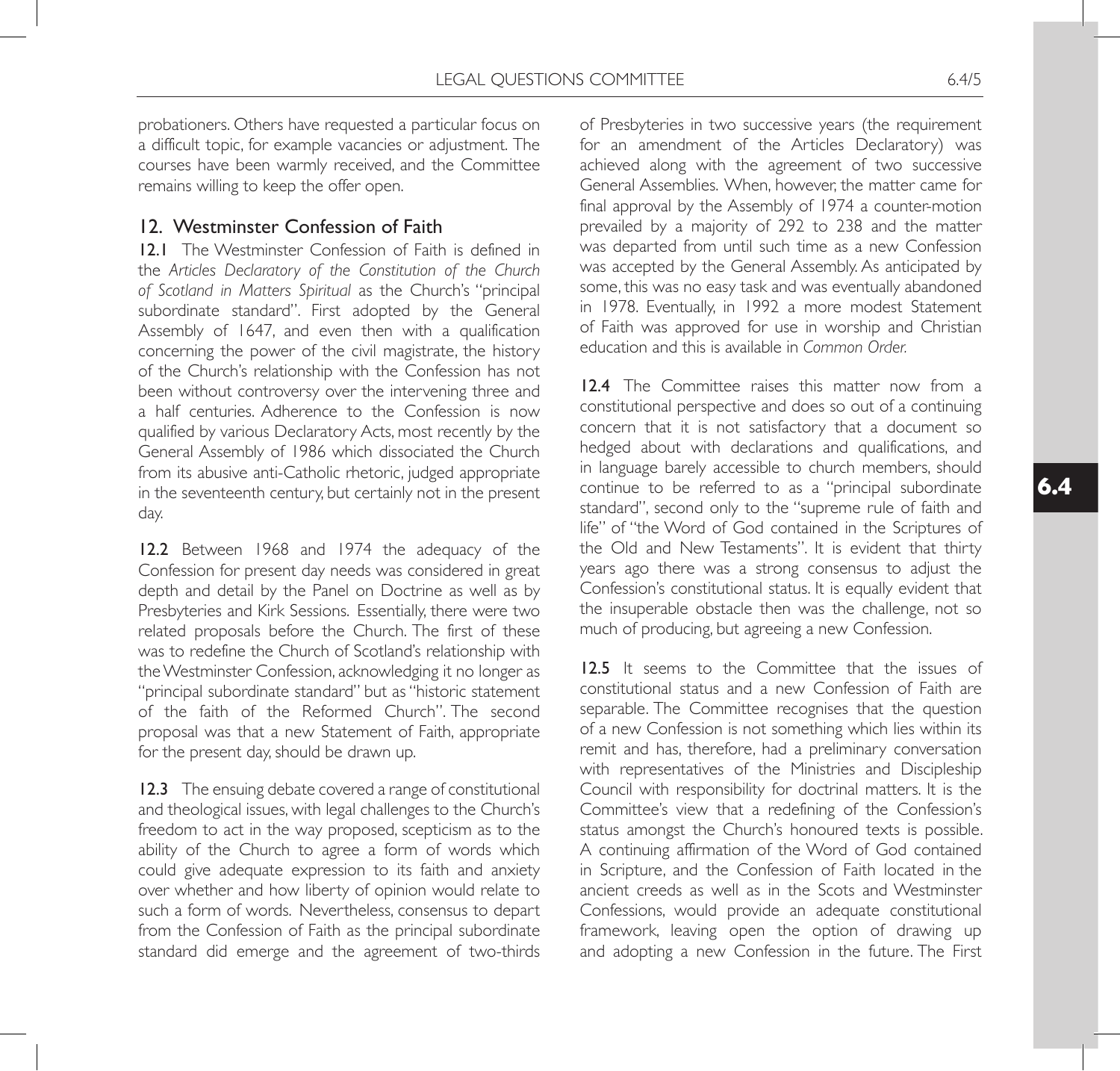Declaratory Article (set out in Appendix E for ease of reference) which contains a summary of fundamental doctrines would remain.

12.6 The Committee therefore seeks a remit from the General Assembly to consider the place of the Westminster Confession of Faith within the Church's constitution, to consult thereanent with the Mission and Discipleship Council and to report to the General Assembly of 2007.

### 13. Disruption in Congregational Life

13.1 The Committee has given thorough consideration over the past year to the broad issue of unacceptable behaviour on the part of elders, and to a lesser extent other office-bearers and congregational members. It is a major threat to the peace of the Church in some places. It is also a very large topic, and the discussion is bolstered by a vast corpus of anecdotes about individuals who have been divisive, disruptive, vexatious or unreasonable. Such situations can be amongst the most energy-sapping that a minister or Kirk Session has to face, and quite destructive of the ongoing ministry in that place. The Ministries Council recognises this issue in its Report (section 3.7.6) and intends to do some work in this area. The Legal Questions Committee in this Report, meanwhile, addresses broader issues of superintendence that belong within the Committee's own remit.

13.2 Church legislation is a good deal clearer about procedures relating to the professional ministry. Act III 2001 sets out the process in a case of alleged indiscipline of a minister, deacon or graduate candidate. Act I 1988 addresses the situation where a congregation may have fallen into an 'unsatisfactory state', and provides a remedy which sometimes involves a 'no-fault-presumed' removal of the minister from the charge. Much of the spur for the Committee's discussion was a sense that Act I processes could often lead to a devastating outcome for the minister where the real culprit was quite another personality in the congregation. Therefore the Committee wondered whether a parallel process, equivalent to that in Act III 2001, should be designed to apply to those not subject to

the existing provisions.

### *Step One: Recognising many kinds of difficulty*

13.3 The Committee's Working Group, considering its members' personal experience, realised that the variety of circumstances was so wide, and the mischief in each case so unique, that there would be a real danger that devising a new process would create a mechanism that did not fit many kinds of cases. There are circumstances where conciliation will be more appropriate than litigation, circumstances where the office-bearer is acting so irrationally that a more pastoral intervention is needed, circumstances where the behaviour of office-bearers turns out to be entirely proper in the light of the conduct of the minister, and so on. The Committee concluded that the issue was a broad one of maintaining the peace of the Church through a variety of tools, and not a narrow one calling for a new disciplinary code. And in any case, the Committee believes, the Church already has the right process in place, if only it were more robustly and confidently used.

*Step Two: Presbytery Visits in terms of Act II 1984 (as*  amended)

13.4 The process of Presbytery visits (previously known as 'quinquennial visits' or sometimes as 'five-yearly visits') provides a routine opportunity for the Presbytery to explore the life, ethos and dynamics of a congregation, to identify the early stages of difficulties and to make pastoral or formal interventions as a result. The *Basis of Preparation* appended to the Act encourages the thorough preparation, in advance, of the visit and suggests areas of congregational life to be scrutinised.

13.5 There is, however, a common failure to use the process robustly and thoroughly. Visits that are not deep and incisive enough, visiting teams that are not trained or prepared enough, written reports that contain nothing to challenge the congregation and its leaders, Presbytery deliverances that set no demanding goals, and – *above all these* – office-bearers who simply are not fully honest in the course of meeting with the visitors: these and other weaknesses can mean the regular visit fails to uncover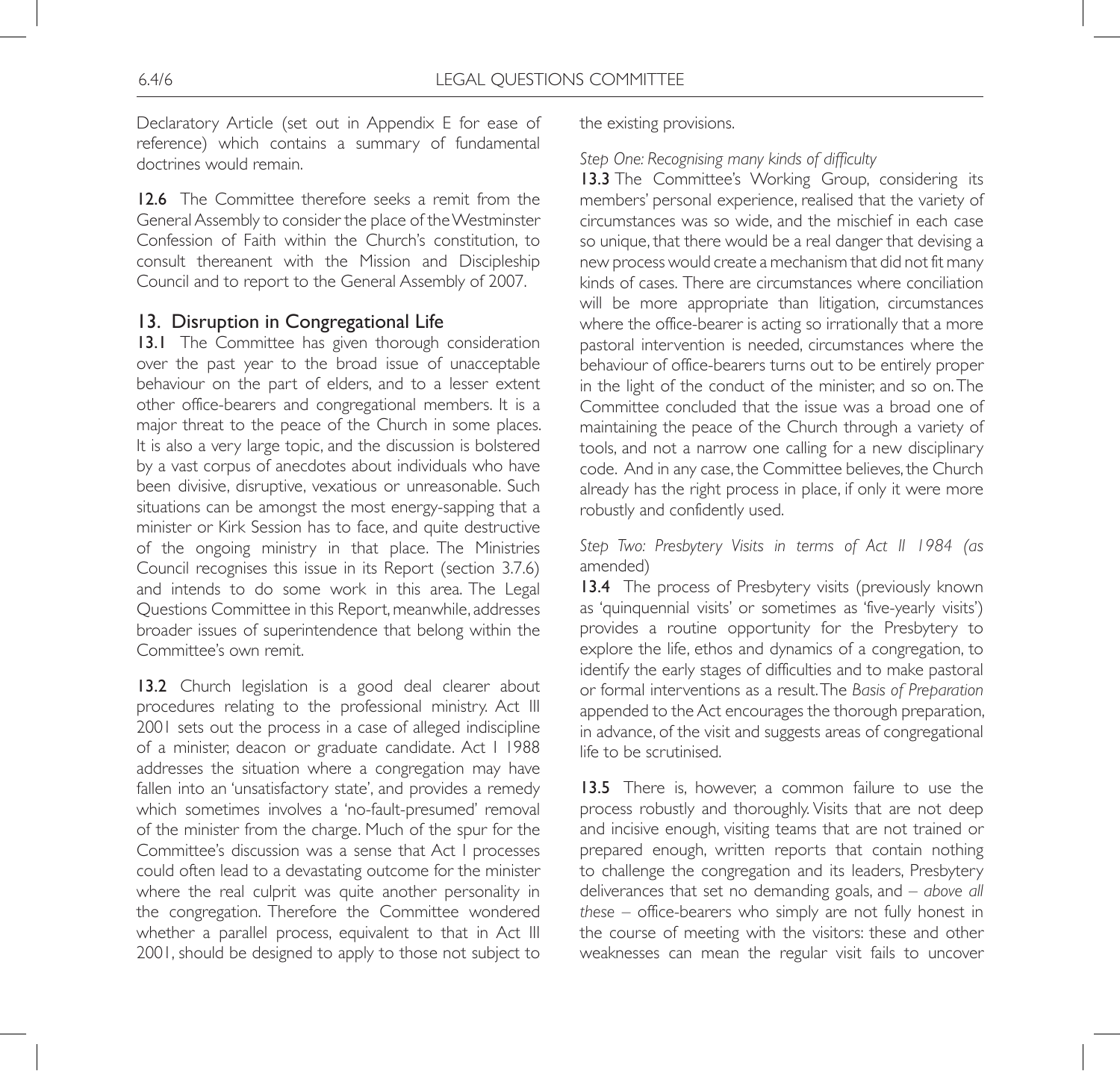a latent dispute or pattern of disruptive behaviour. The desire not to stir up trouble in the short term can leave a deeper long-term problem festering unaddressed. The Committee strongly urges all Presbyteries to be as vigorous as possible in using the 1984 legislation robustly. The Committee believes, in other words, that there would be no point in introducing a new system where it is clear that the existing one is adequate but under-utilised.

13.6 A weakness of the current working of the Act is that Presbyteries struggle to enable a proper, bilateral discussion between the minister and the office-bearers. There may be problems or criticisms in either direction, and the Presbytery has to be able to deal with them evenhandedly; but at present the visitors meet privately only with the minister and not with the Session. The minister is entitled to be present at any meeting of the Kirk Session, even one called by authority of the Presbytery. To achieve an encounter between Presbytery representatives and elders without the minister present demands a generous gesture on the part of the minister to withdraw (perhaps unlikely in a situation of broken trust), or an informal meeting with elders, or a formal meeting broken into small groups. The Committee believes such artifices should not be necessary, and brings legislation (Appendix F hereto) that will enable a Presbytery to call a meeting of the Kirk Session without the minister present. This change will not extend to any other type of Kirk Session meeting.

#### *Step Three: Considering Mediation*

13.7 Following the stage of Presbytery Visit, either routinely under Act II 1984 or specially on cause shown, the Presbytery should have an idea of the situation locally.

13.7.1 Sometimes the problem and its solution may be so obvious to the Presbytery that it should be dealt with immediately in the Deliverance of the Presbytery on receiving the report of the Superintendence Committee. Instructions may be issued, affirmations made, recommendations brought forward, which give the congregation the clearest direction for the future, even to the point of compulsion on the most serious issues.

13.7.2 Often, though, the situation discovered by the Presbytery may be unclear, or it may be apparent that it is complicated with right or wrong on more than one side of a dispute, or the misbehaviour of an individual may be so subtle that it is difficult to deal with it. In such a situation, and at this point of the process, there may well be a strong case for trying to mediate, or use other dispute-resolving techniques to avoid resort, wherever possible, to the Presbytery's formal powers of discipline and compulsion. Using these is not always the best way to proceed in situations with hurt feelings and multi-faceted issues at hand. Details of the Church's increasing work in the field of mediation is found elsewhere in this Report.

#### *Step Four: Exercising the Presbytery's authority*

13.8 Where the conversations surrounding a Presbytery visit do not resolve the issues which emerge, and where more extensive steps of mediation and support have failed, the congregation is finally faced with the prospect of using the legal authority of the Church to cure the problem. Whereas the minister is accountable for life and doctrine to the Presbytery, elders and members are accountable for their conduct to the Kirk Session. The Committee believes it must be extremely difficult and embarrassing for a Kirk Session to discipline one of its own number, especially in the modern era when the Session is less routinely a dispenser of disciplinary justice. It also believes it would be much easier, in a situation of difficulty involving both the minister and someone else, for the same court to deal with all aspects. Therefore the Committee includes in its proposed legislation a provision that the Presbytery should be the court of first instance (albeit if necessary at the request of the Kirk Session) in circumstances where a superintendence question has arisen in respect of any elder or other office-bearer. As this represents a major change in the jurisdiction of two Church courts, the legislation is cast as an Overture under the Barrier Act.

#### *Commending best practice*

13.9 The suggestions above represent the changes the Committee believes the Church should make in its legal framework. There are, however, many aspects of good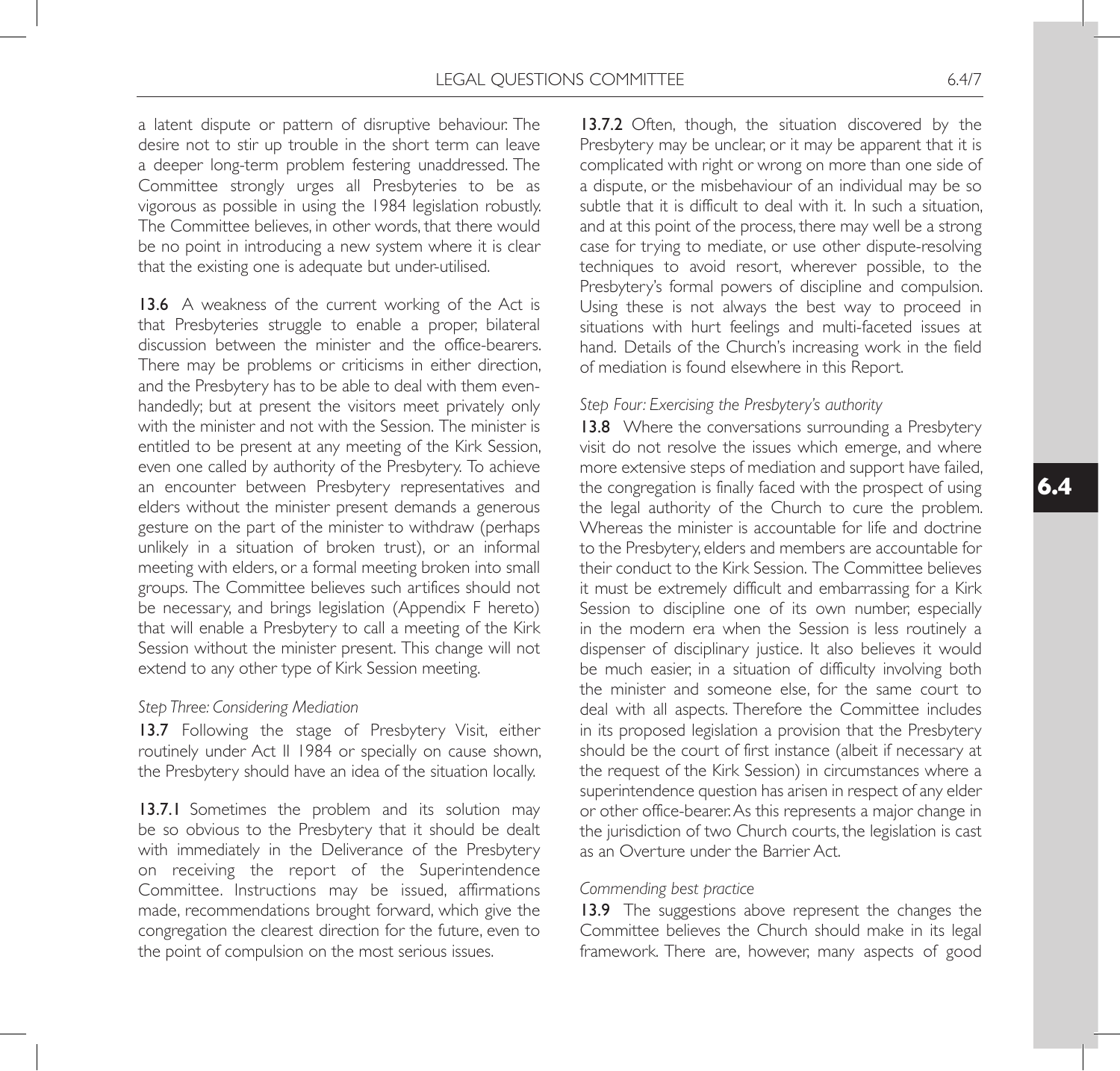practice which are commended to Presbyteries and Kirk Sessions:

13.10 *Election of elders* – the Committee believes that the process of discernment of suitable elders may be best served by the practice of involving the congregation in selecting potential elders, as provided for in Act X 1932.

13.11 *Fixed-term eldership* – following the recommendations of the 2001 Special Commission anent Review and Reform ('Church Without Walls'), the Committee recognises the advantages of a Kirk Session moving voluntarily to some system of fixed-term periods of membership of a Kirk Session. Though ordination is for life, a scheme of fixed periods of active service (perhaps introduced through the Session's own Standing Orders) provides leverage and flexibility and can help with many aspects of the development of the leadership of the congregation.

### 13.12 *Presbyterial ('Quinquennial') Visits:*

13.12.1 *Visitors* – Presbyteries should ensure that those visiting congregations are trained and prepared, and that they include strong and experienced individuals who are able to make the best of the process especially in difficult situations.

13.12.2 *Time frame of visit* – The Committee shares the view of those Presbyteries which have developed the visitation process so that it forms an ongoing relationship over the quinquennium, rather than consisting of a oneoff visit. The latter, more traditional, pattern can leave a congregation with a feeling that there is for years at a stretch no continuing superintendence relationship with the Presbytery, which may be the very thing they feel they need in times of tension. The current legislation is perfectly compatible with this good practice, though it ensures a routine of formal reporting which keeps the sense of a fiveyear cycle.

13.12.3 *Intention of the visit* – Presbyteries should ensure that everyone visited is aware of the intention of the visit as described in s.2 of Act II 1984: *'to strengthen the hands*  *of the minister, Kirk Session, office-bearers, and members, to advise them should anything appear to be unsatisfactory in the state of the congregation or not in accord with Church law and order, and in general to give counsel and encouragement as may be suitable to the circumstances of the case'.* On occasions it may be necessary to remind individuals of the ordination vow that gives a commitment to uphold the peace and unity of the Church. That peace and unity is a profound aim and standard, and may have to be served by the kind of firm intervention that disturbs the false 'peace' of a problem unaddressed. This is a difficult feat to achieve, and may need highly experienced and skilful visitors to manage it. It may involve reassuring ministers, elders and others that the functions of superintendence and support are not incompatible with each other, and indeed a superintendence intervention is likely to be the most supportive act a Presbytery can make in a time of difficulty.

13.12.4 *Reports* – Presbyteries should give clear guidance to those writing reports so that they are meaningful, forward-looking and challenging.

13.12.5 *Problems* – Presbyteries should be resolved to deal early with problems that emerge, and should encourage honesty in bringing difficulties to light. One implication of this is that the Presbytery should receive the whole report, and not a version highly sanitised by the reporting Superintendence Committee. Clearly, the Superintendence Committee should also see the whole report, and not merely a paraphrase of the visitors' findings. There will be be occasional circumstances in which a potentially disciplinary situation, or delicate personal details, mean that the Presbytery should not receive the full report. The Legal Questions Committee believes these should be very much the exception to the norm.

13.12.6 *Changes to Act II 1984* – in addition to the legislative changes described earlier, the Committee brings one small change to Act II (see Appendix G below). This will ensure that this area of difficulty is explicitly mentioned in the *Basis of Preparation*, and the visiting team will try to explore the working relationships amongst the whole leadership team in the congregation.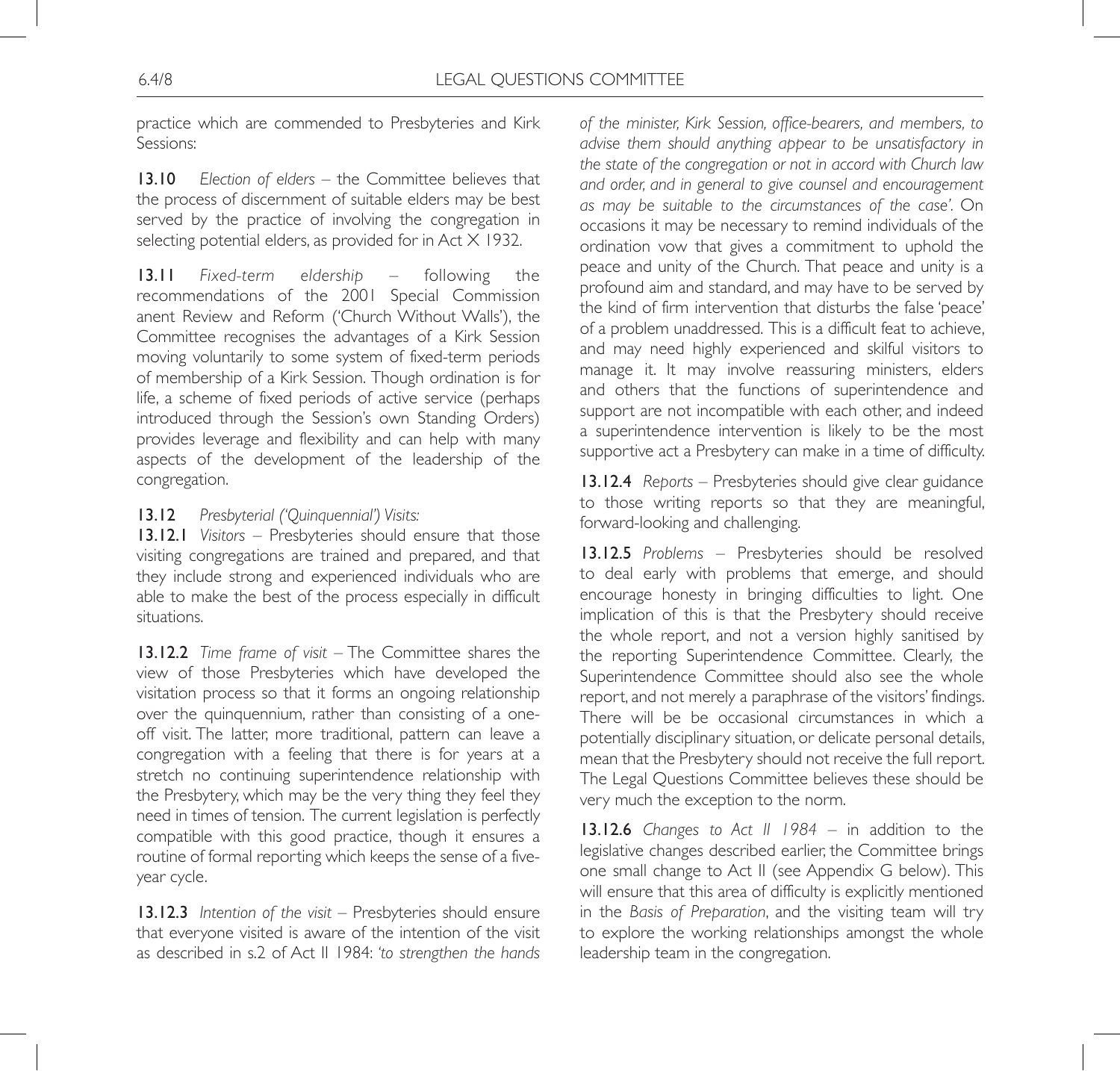# 14. DTI

During the past year the Committee has been involved in ongoing conversations with the Department of Trade and Industry (DTI) in relation to its proposal to extend employment rights to clergy. At all stages there has been consultation with the Ministries Council. The DTI has asked all faiths and denominations involved in the talks to work towards a Code of Good Practice for their clergy. The Committee and the Council believe this can best be achieved by the Council undertaking a rewrite of the Ministers' handbook. Since the area of greatest concern for the DTI and for AMICUS (the Union representing some clergy) is grievance procedures, it will be important in the new handbook to gather together all the relevant rights and obligations relating to clergy. The DTI has also prepared a questionnaire designed to ascertain whether, and to what extent, ministers are aware of their rights and obligations. The Committee and the Council have responded to the draft questionnaire and at the time of writing it is about to be finalised. The DTI has requested the names and addresses of ministers from the Church and from all the other faith groupings. It will then randomly select a number to whom to send the questionnaire. It is their intention to process these responses and to send a further questionnaire in two years time so as to ascertain whether the awareness of ministers regarding their rights has improved, and also whether the rights themselves are sufficient to satisfy them that we provide remedies for our ministers which are at least as good as those which they would enjoy under civil employment law. At that stage the DTI will make a decision whether to extend employment rights to clergy.

### 15. Civil Partnerships

#### *Introduction*

15.1 In December 2005 legislation providing for civil partnerships came into force (the Civil Partnership Act 2004). In the autumn of last year correspondence was received by the Principal Clerk asking about the implications for pastoral ministry and the matter was referred to the Committee for its consideration and advice. Throughout this section of the Report, references to ministers should be regarded as including deacons.

15.2 The Committee has taken care to keep within its own remit of seeking answers to questions of civil law and Church law, and has not explored the wider questions of policy that it believes the Church has yet to answer fully.

### *Bodies of Opinion*

15.3 There are four broad bodies of opinion. One includes those ministers, employees and members of the Church who define themselves as gay, and includes prospective candidates for ministries of the Church preparing for the assessment process. The second includes those ministers who are sympathetic to gay Christians and wish to be able to express solidarity through their liturgical and pastoral ministry without fear of damaging repercussions. A third group includes those who are clear about their opposition to the recognition of a legitimate gay element in the Church. The fourth body of opinion, which may be sizeable, is of those who do not fit into either the second or third approaches: while wishing to advance with compassion, they are sensible of the complexities and contradictions inherent in the whole issue. There arise several complex questions, including the protection of the consciences of people of every point of view.

### *The Church and the Civil Law*

15.4 An obvious new pressure on the Church is the reality now of civil partnerships being entered into and legally recognised. While such partnerships cannot be entered into by persons of the opposite sex, there is no presumption in law that a sexual relationship exists where a civil partnership has been entered. An arrangement may exist between friends for legal and financial reasons. To some extent, therefore, it is necessary to take a neutral view of the implications of civil partnerships, but inevitably the issue is bound to be a controversial one, as inferences are likely to be drawn.

15.5 The Church in fulfilling its civil law obligations, especially in relation to employment law, cannot avoid recognising the legal reality. Though the Church has the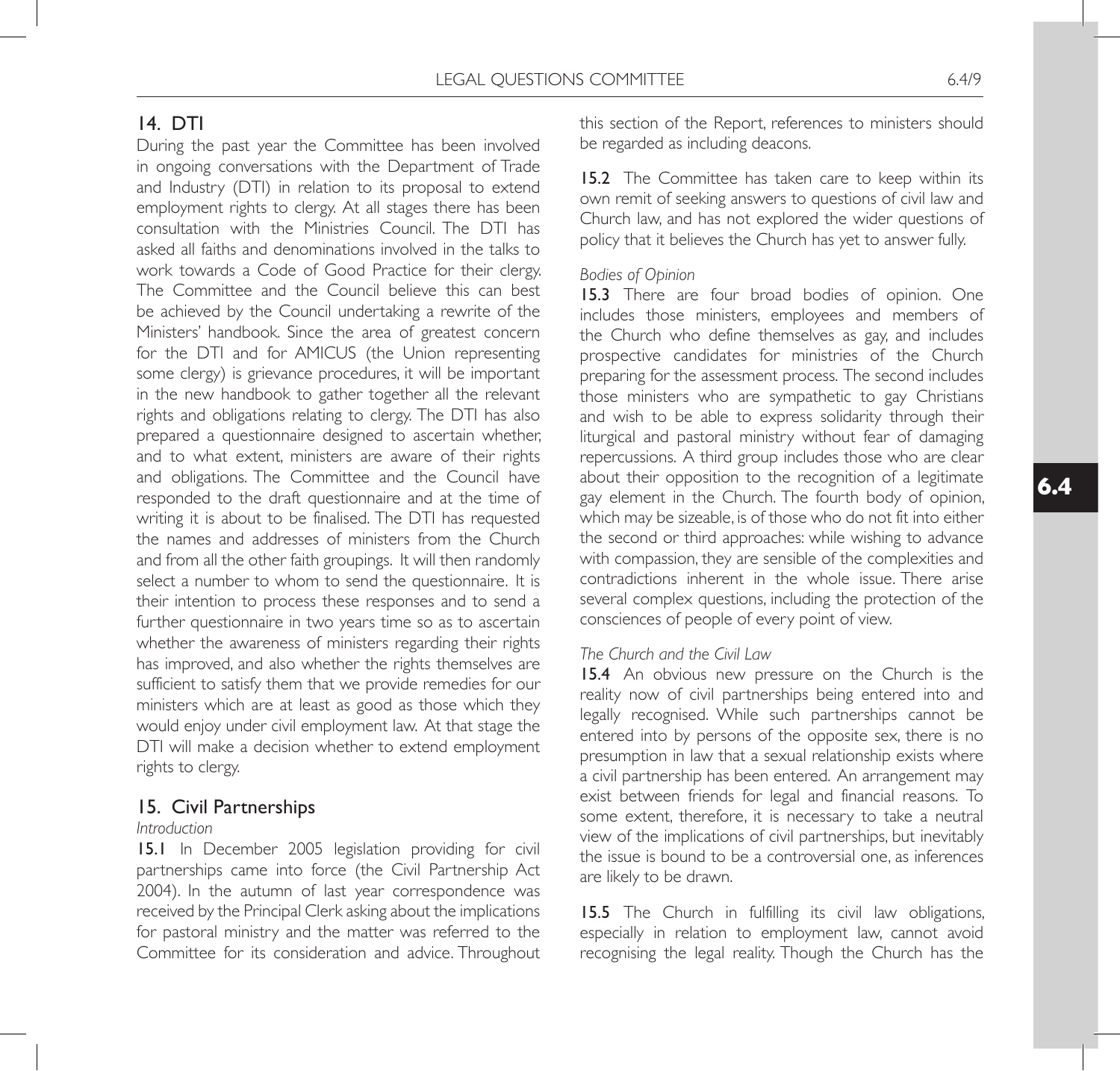protection of its own distinctive practice, through the independent spiritual jurisdiction in general and through measures like Employment Rights regulations which provide some exceptions (see for example the Employment Equality (Sexual Orientation) Regulations 2003), it is not exempt from civil law in ancillary matters like pension rights and other patrimonial issues. The Committee believes that in these civil law respects the General Assembly does not need to take any particular measures, but simply to recognise the patrimonial implications of the new legislation that came into effect in December 2005, for example in the area of pension entitlement or housing provision on retirement through the Housing and Loan Fund.

#### *Pensions*

15.6 The three pension schemes of the Church (The Church of Scotland Pension Scheme for Ministers and Overseas Missionaries, The Church of Scotland Pension Scheme for Staff and The Church of Scotland Pension Scheme for what used to be the Board of National Mission), which provide legal benefits, pay a spouse's pension on the death of a scheme member only to a legal spouse. The Sexual Orientation Regulations require a spouse's pension to be extended to civil partners from 5 December 2005 in respect of service after that date.

15.7 Another benefit, the Death in Service lump sum, is paid entirely at the discretion of the Trustees, and ministers are invited from time to time to nominate a beneficiary, who need not be a spouse. The Trustees will normally respect those wishes, and rarely have a problem doing so. The Committee believes that in the case of civil partnerships there is no reason not to respect wishes in exactly the same way.

#### *Civil Partnerships – Religious Services*

15.8 The other major question facing the Committee, this one belonging more to the sphere of Church law than civil law, was whether ministers and others may act in ways which recognise the status conferred by the civil law event. At the moment there is no expectation that civil law will seek to devise the equivalent of religious marriage in the area of civil partnerships, and so the Church does not anticipate having to address the question whether its ministers would become celebrants for that legal function. However, religious individuals entering a civil partnership cannot have any religious element in that ceremony, and so they are likely to turn to sympathetic ministers to provide some kind of religious ceremony to mark the event. Since the passing in 2001 of the current disciplinary process for ministers, no case-law has emerged to indicate the line the Presbyterial Commission would be likely to take if the matter were raised by a Presbytery in terms of Act III 2001 (anent Discipline etc).

15.9 However, a willingness to mark same-sex committed relationships currently has to be packaged as an act of pastoral necessity in order to meet the implicit criterion that emerged from the Assembly's sexuality debates of the 1990s. If a minister takes this approach with integrity, it is arguable that such services are legitimate *in extremis* but not as a matter of routine,<sup>1</sup> in order to try to avoid disciplinary consequences. There is a likelihood of incurring Presbytery disapproval in some places and not others.

15.10 The Committee, while acknowledging that this is a controversial question, believes that it is important to recognise the existing freedom of pastoral conscience of ministers and others, and to guarantee that they do not face censure in the wake of providing a service in this context. Appended to this report (Appendix H) is a Declaratory Act that would effect that clarification. However, the Committee is clear that no two people who have entered into a Civil Partnership can claim any right to such a service.

<sup>&</sup>lt;sup>1</sup> 'Routine' here should not be taken as suggesting that such services will be frequently sought. We mean only that such occasional requests would be treated as legitimate without the requirement of a particularly painful pastoral context to justify them.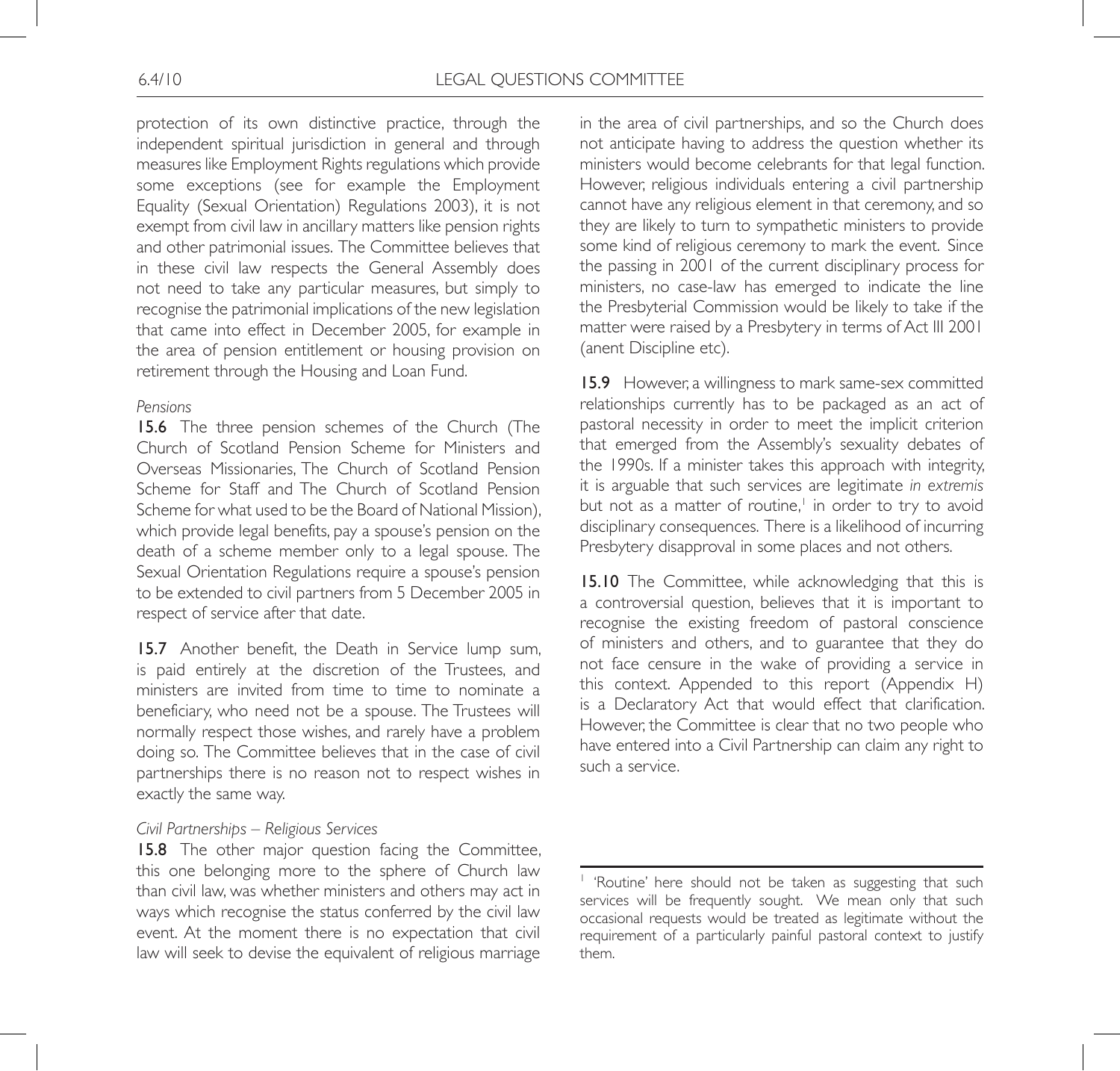15.11 It is also necessary to respect the rights of those who in conscience could not affirm a same-sex relationship, legally recognised through a civil partnership. While recognising that, contrary to popular media parlance civil partnerships are not marriages, the Committee nevertheless noted some parallels with the decision of the General Assembly in 1959 to permit the re-marriage of divorced persons in Church. This offended the consciences of many ministers at the time and the legislation made clear that no minister was required to perform such a marriage against his conscience. The Committee believes that it is important to respect integrity and freedom on both sides of the argument surrounding the current issue, so that neither side need fear repercussions from their conduct. The proposed Declaratory Act is permissive in tone, in order to protect conscience on all sides.

### *Intrusion*.

15.12 Proceeding by way of permissive legislation will inevitably result in a territorial divide between parishes with ministers who are prepared to conduct services and parishes with ministers who are not. The proposed Declaratory Act therefore ensures that parties may approach a sympathetic minister for help, regardless of geography, but does not permit ministers to make their services available in any inappropriate way.

# 16. Helen Percy v Board of National Mission

In October 2005 the House of Lords heard legal arguments in the case of *Helen Percy v Board of National Mission*. In December judgement was given, finding that in this particular case the civil law on sex discrimination applied, and remitting the substantive case back to the Employment Tribunal to be heard. The Lords' judgement may be found at: http://www.parliament.the-stationery-office.co.uk/pa/ ld200506/ldjudgmt/jd051

At the time of writing the case has not yet been brought to the Tribunal.

# 17. Churches' Mediation Network (Scotland)

17.1 In the summer of 2004 an inter-denominational

group met for a week's training in Christian mediation skills at Scottish Churches' House, Dunblane, under the expert guidance of 'Bridge Builders', the mediation skills arm of the Mennonite Church in Great Britain. There already existed in Scotland a pool of trained mediators amongst the Churches, some of whom are professionals in the mediation field. The Dunblane course increased the extent of this human resource, widened the variety of denominations involved, and provided a catalyst for bringing together people who had developed a strong sense of the importance of mediation in Church life.

17.2 Most of the denominations, and certainly the Church of Scotland, are familiar with using a 'court-case' model for resolving disputes in a judicial way. Most, too, try as often as possible to find ways to mediate a suitable solution so that all parties' needs are met without the need for a 'winner' and a 'loser' and the bitterness that can generate. It seemed to this new interest-group that it was desirable to build up a resource of expertise in mediation, to complement the formal, judicial processes of each Church. Though there are situations in which mediation does not normally have a role – especially serious disciplinary cases – it is a technique that can help to overcome distrust and broken relationships, even in a complex congregational situation.

17.3 And so over the last two years the Churches' Mediation Network (Scotland) has grown as an e-mail community co-ordinated by the Depute Clerk, and it has held very occasional meetings. The professional mediators in the group have worked out a very simple system to ensure that church-based mediations needing expert resourcing can have access to such help on a semi- *pro bono* basis; and this has already been utilised. The other ministers, priests, elders *etc* in the group are able to provide support to the professionals in cases requiring more than one person; though in their case issues of continuing training, appraisal, insurance *etc* are still being worked out by the network as a whole.

17.4 Requests for mediation assistance will normally come through the Ministries Council or the Principal Clerk's Office, and to either of these any questions may be directed.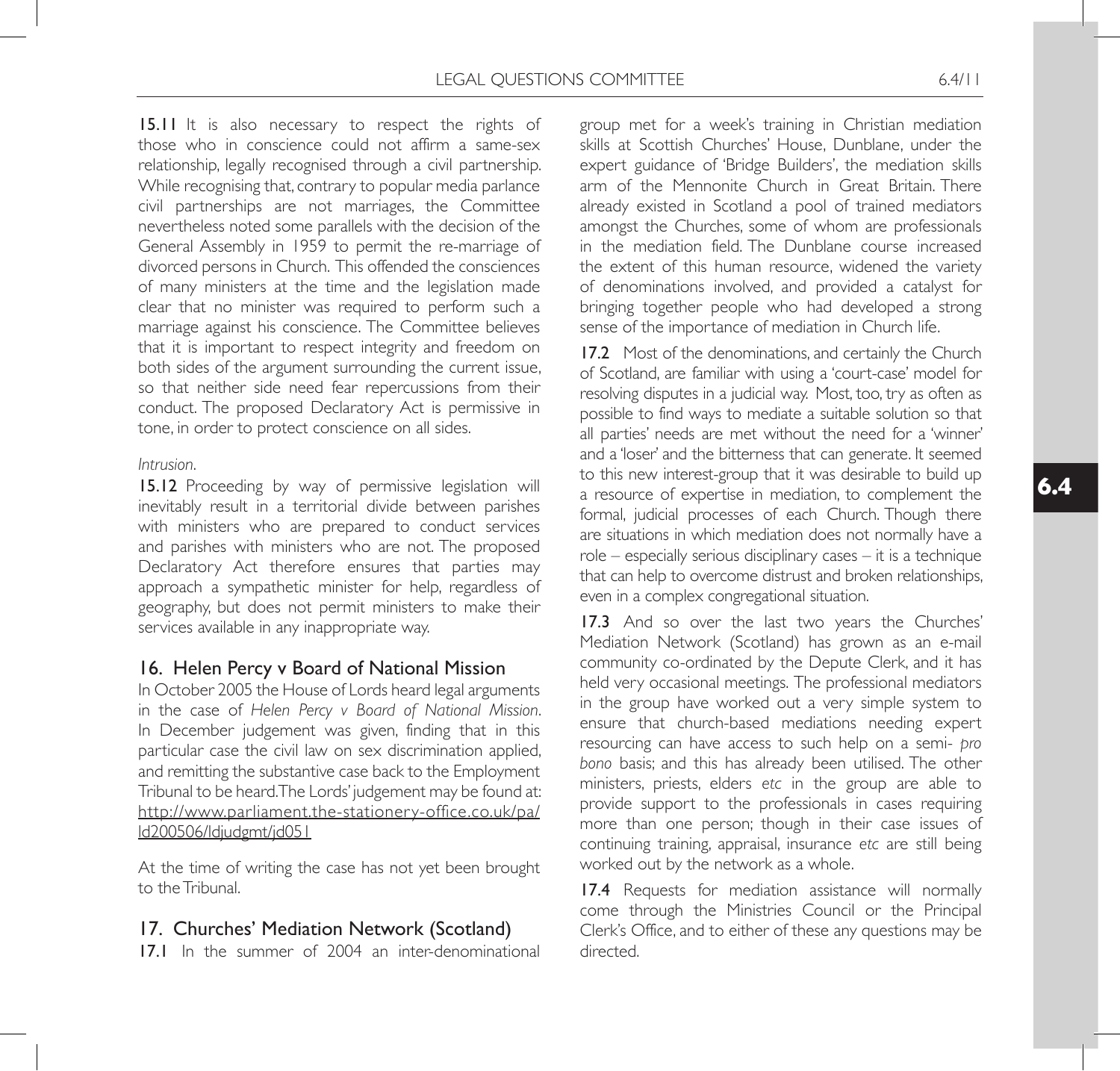# 18. Charity Law Reform

The Charities and Trustee Investment (Scotland) Act received Royal Assent on 14 July 2005. It is intended that the majority of the provisions in the Act relating to the regulation of charities by the newly established Office of the Scottish Charities Regulator ("OSCR") will be in force by around April 2006. The Act retains the concept of designated religious bodies (renamed as designated religious charities) and the Church will therefore remain exempt from a number of regulatory powers exercisable by the Courts and OSCR. However, in common with other charities, congregations and other church charities will in due course require to demonstrate continued eligibility for charitable status and in particular that they provide public benefit. It seems likely, as at the time of writing, that OSCR will not however commence its "rolling review" of existing charities before Spring 2007. In the meantime, all charities will automatically be entered onto the new Scottish Charity Register. Charities will have new obligations to fulfil concerning the provision of financial and other information to OSCR and it is intended that guidance will be issued to congregations regarding these and other aspects of the legislation. The Church through its membership on the Scottish Churches Committee has been represented at a number of meetings which have taken place with officials of OSCR to discuss the implications of the new arrangements for Church bodies.

### 19. Presbyterial Superintendence

Reports show that Presbytery Visits have produced no case requiring action by the General Assembly; and also that Presbytery records are being properly kept.

*In the name and by the authority of the Committee*

ANN INGLIS, *Convener* IAN McLEAN, *Vice-Convener* MARJORY A MACLEAN, *Secretary*

# APPENDIX A ACT AMENDING ACT VI 1997 ANENT THE COMMISSION OF ASSEMBLY (AS AMENDED)

*Edinburgh, xx May 2006, Sess. yy*

The General Assembly hereby enact and ordain that Act VI 1997 as amended is hereby further amended as follows:

By numbering the existing text of section 8 as sub-section (1) thereof, and adding a new sub-section (2) to read:

"(2) For the avoidance of doubt, cases shall be subject to the scrutiny of the Committee on Overtures and Cases in relation to questions of competency and relevancy.

(a) The Committee may produce a report for inclusion in the papers distributed to Commission members and to parties, and make interim recommendations on process to parties and to the Investigating Committee.

(b) In the event of the Committee transmitting the case without qualification, it shall not be necessary for a written report to be prepared.

(c) Any report by the Committee shall be debated by the Commission of Assembly at the outset of the case, and parties given an opportunity to be heard in the course of such debate".

# APPENDIX B OVERTURE ANENT THE MINISTRIES APPEALS PANEL

The General Assembly adopt the Overture the tenor whereof follows, and transmit the same to Presbyteries for their consideration under the Barrier Act, directing that returns be sent to the Principal Clerk not later than 31 December 2006.

The General Assembly, with the consent of a majority of Presbyteries, enact and ordain as follows:

1. The General Assembly hereby appoints a standing Committee to be known as the 'Ministries Appeals Panel' to hear and finally dispose of such appeals as are delegated to it in terms of this Act. The decisions of the Ministries Appeals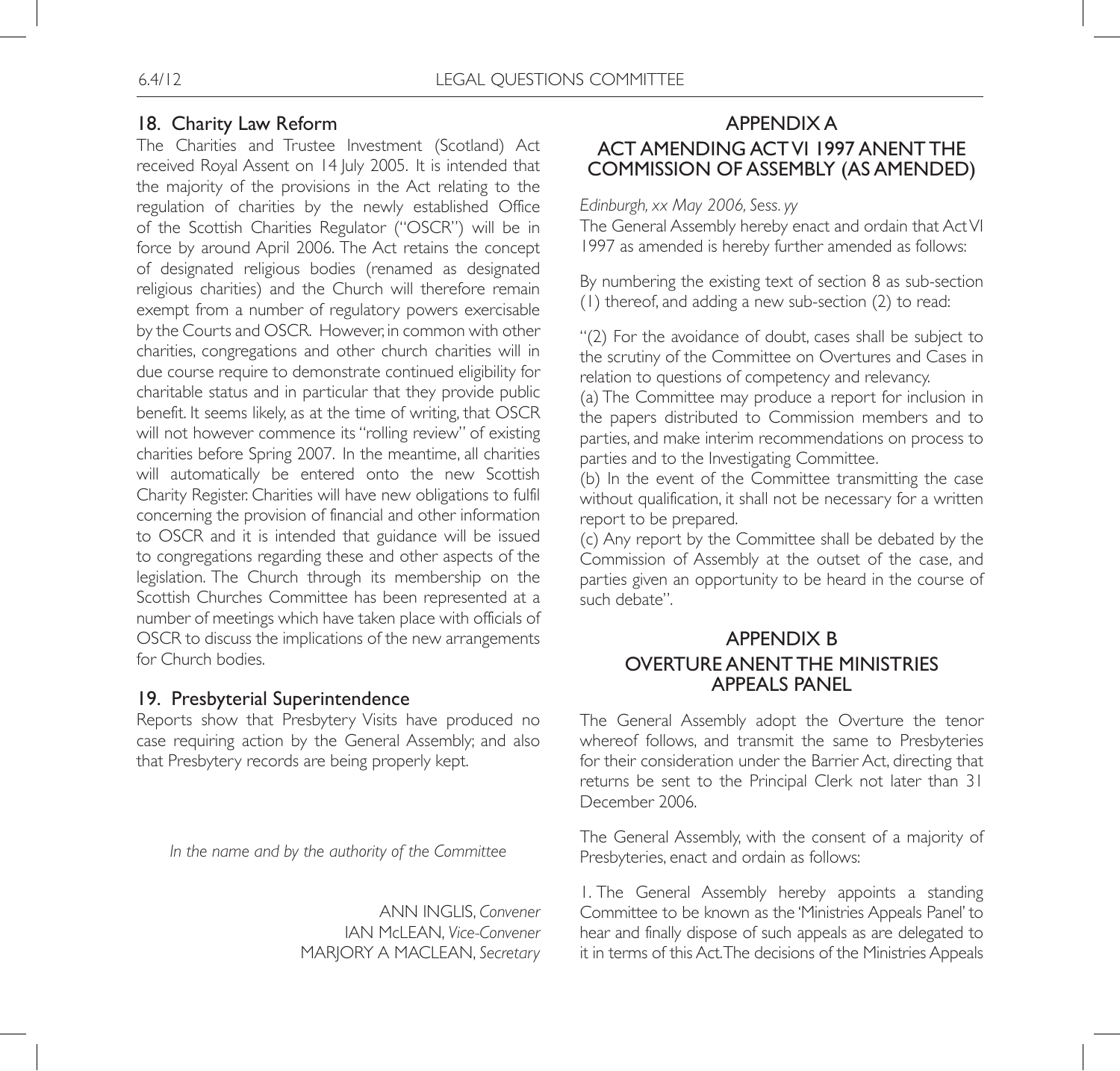Panel shall be final, and there shall be no right of appeal against them. For the avoidance of doubt, no decision taken solely by any Kirk Session or Presbytery of the Church may be appealed to the Ministries Appeal Panel.

2. The Ministries Appeals Panel shall consist of a Convener, Vice-Convener and three members all appointed by the General Assembly on the nomination of the Nomination Committee and in terms of the Standing Orders of the General Assembly. At least one member should be legally qualified, and at least one should be a minister. The quorum of the Ministries Appeals Panel shall be three including either the Convener or Vice-Convener. The Secretary of the Ministries Appeals Panel shall be one of the Clerks of the General Assembly.

3. Procedure shall be in accordance with the Standing Orders of the General Assembly so far as applicable and consistent with this Act. The Ministries Appeals Panel shall act in accordance with the Constitution of the Church and the Acts of the General Assembly and nothing in this Act shall be construed as conferring power to contravene or amend existing legislation, or to legislate. The Ministries Appeals Panel shall be accountable to the General Assembly which may revoke any action in excess of the powers conferred by this Act.

4. The Ministries Council shall report to the General Assembly all decisions made by the Ministries Appeals Panel in terms of this Act.

5. The Ministries Appeals Panel shall hear appeals by individuals against decisions of the Ministries Council or any of its Committees, relating to questions of recruitment, selection, education and training for the full-time Ministry of Word and Sacrament, the Auxiliary Ministry, the Diaconate and the Readership, in accordance with the relevant Acts and Regulations of the General Assembly.

6. Act VI 1997 anent the Commission of Assembly (as amended) is hereby further amended by the addition to sub-paragraph 5(d)(i) of the words ", and with the further exception of those delegated to the Ministries Appeals Panel in terms of Act x 2007".

7. Act XVII 1992 anent the Readership (as amended) is hereby further amended by the addition of a new section 10 to read: "Appeals against decisions of the Ministries Council in terms of sections 1, 2 and 9 of this Act shall be subject to the provisions of  $Act \times 2007$  anent the Ministries Appeals Panel".

8. Act IX 2001 anent Selection, Training and Admission of Deacons (as amended) is hereby further amended by the addition to the end of section 2 of the sentence: "For the avoidance of doubt appeals against decisions taken in terms of this section shall be subject to the provisions of Act x 2007 anent the Ministries Appeals Panel".

9. Act IX 2002 anent Admission and Readmission of Ministers (as amended) is hereby further amended by the deletion of section 12 and the substitution of the following: "Appeals against decisions of the Committee in terms of this Act shall be subject to the provisions of Act x 2007 anent the Ministries Appeals Panel".

10. Act XIII 2003 anent the Auxiliary Ministry (as amended) is hereby further amended by the addition of a new section 20 (with consequent renumbering) to read:

### "20. Appeals

Appeals against decisions of the Ministries Council in terms of this Act shall be subject to the provisions of Act x 2007 anent the Ministries Appeals Panel."

11. Act X 2004 anent Selection and Training for the Fulltime Ministry and Eligibility for Ordination (as amended) is hereby further amended as follows:

(a) By the deletion in sub-section 6(5) of the words "Commission of Assembly" and the substitution of "Ministries Appeals Panel".

(b) By the deletion at the end of subsection 6(6) of the words "Act VI 1997 anent the Commission of Assembly" and the substitution of "Act  $\times$  2007 anent the Ministries Appeals Panel".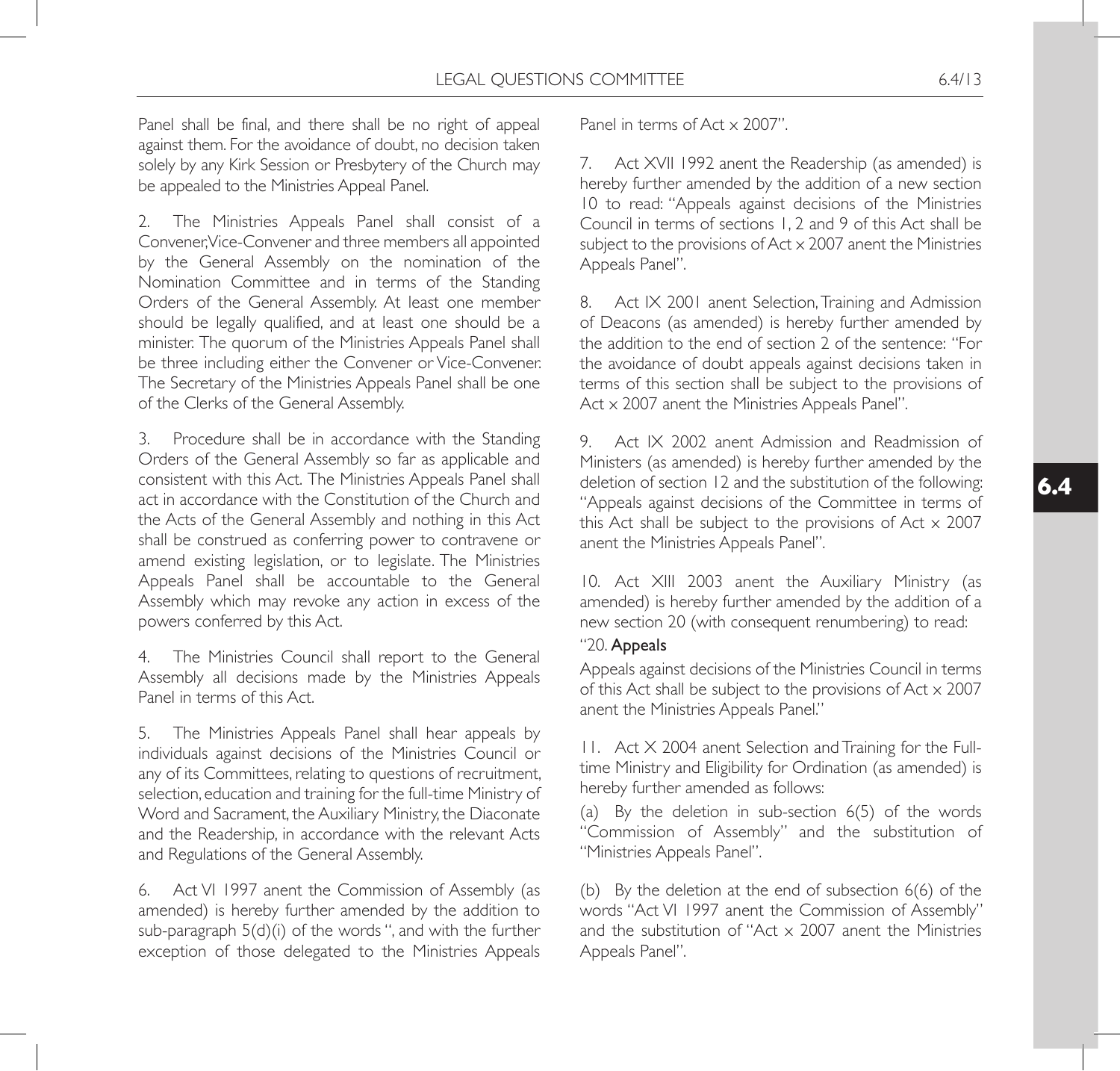(c) By the addition (i) at the end of the first sentence of section 10 and (ii) at the end of section 11, of the words "to the Commission of Assembly".

# APPENDIX C REGULATIONS AMENDING REGULATIONS I 1999 (ANENT THE NOMINATION OF THE MODERATOR OF THE GENERAL ASSEMBLY) AS AMENDED

### *Edinburgh, xx May 2006 Sess. yy*

Regulations I 1999 (as amended) are hereby further amended by the deletion from section 5(a) of the last four words, *ie* 'without discussing particular individuals'.

### APPENDIX D

# ACT ANENT THE DIACONATE (AMENDING ACTS VIII 1998 (AS AMENDED), III 2000 (AS AMENDED) AND IX 2002 (AS AMENDED))

### *Edinburgh, May xx 2006, Sess. yy*

The General Assembly enact and ordain as follows:

1. Act VIII 1998 (anent the Status and Function of Deacons) (as amended) is hereby further amended by the deletion of section 8.

2. Act III 2000 (Consolidating Act anent Church Courts) (as amended) is hereby further amended by the addition to the end of sub-section 26(1) of a further sentence reading: "A deacon appointed as a hospital chaplain, prison chaplain, industrial chaplain, or to any form of chaplaincy recognised (for this purpose only) by the Ministries Council, shall be entitled to membership of the Presbytery within whose bounds he or she serves".

3. Act IX 2001 (anent Selection, Training and Admission of Deacons) (as amended) is here by further amended by the amendment of section 7 to read "Act IX 2002 (as amended) shall apply to the diaconate *mutatis mutandis*".

# APPENDIX E

### Article 1 of the Articles Declaratory of the Constitution of the Church of Scotland in Matters Spiritual

The Church of Scotland is part of the Holy Catholic or Universal Church; worshipping one God, Almighty, all-wise, and all-loving, in the Trinity of the Father, the Son, and the Holy Ghost, the same in substance, equal in power and glory; adoring the Father, infinite in Majesty, of whom are all things; confessing our Lord Jesus Christ, the Eternal Son, made very man for our salvation; glorying in His Cross and Resurrection, and owning obedience to Him as the Head over all things to His Church; trusting in the promised renewal and guidance of the Holy Spirit; proclaiming the forgiveness of sins and acceptance with God through faith in Christ, and the gift of Eternal Life; and labouring for the advancement of the Kingdom of God throughout the world. The Church of Scotland adheres to the Scottish Reformation; receives the Word of God which is contained in the Scriptures of the Old and New Testaments as its supreme rule of faith and life; and avows the fundamental doctrines of the Catholic faith founded thereupon.

# APPENDIX F OVERTURE ANENT SUPERINTENDENCE OF **CONGREGATIONS**

### *Edinburgh, xx May 2006, Sess. yy*

The General Assembly adopt the Overture, the tenor whereof follows, and transmit the same to Presbyteries for their consideration under the Barrier Act, directing that returns be sent into the Principal Clerk not later than 31 December 2006.

 The General Assembly, with the consent of a majority of Presbyteries, enact and ordain as follows:

1. Act III 2000 (Consolidating Act anent Church Courts) (as amended) is hereby further amended

(1) by the addition of a new heading and sections 38 and 39 to read as follows:

#### "Kirk Session and Presbytery

38. Where circumstances exist that suggest to the Kirk Session that a dispute or disturbance has occurred in the